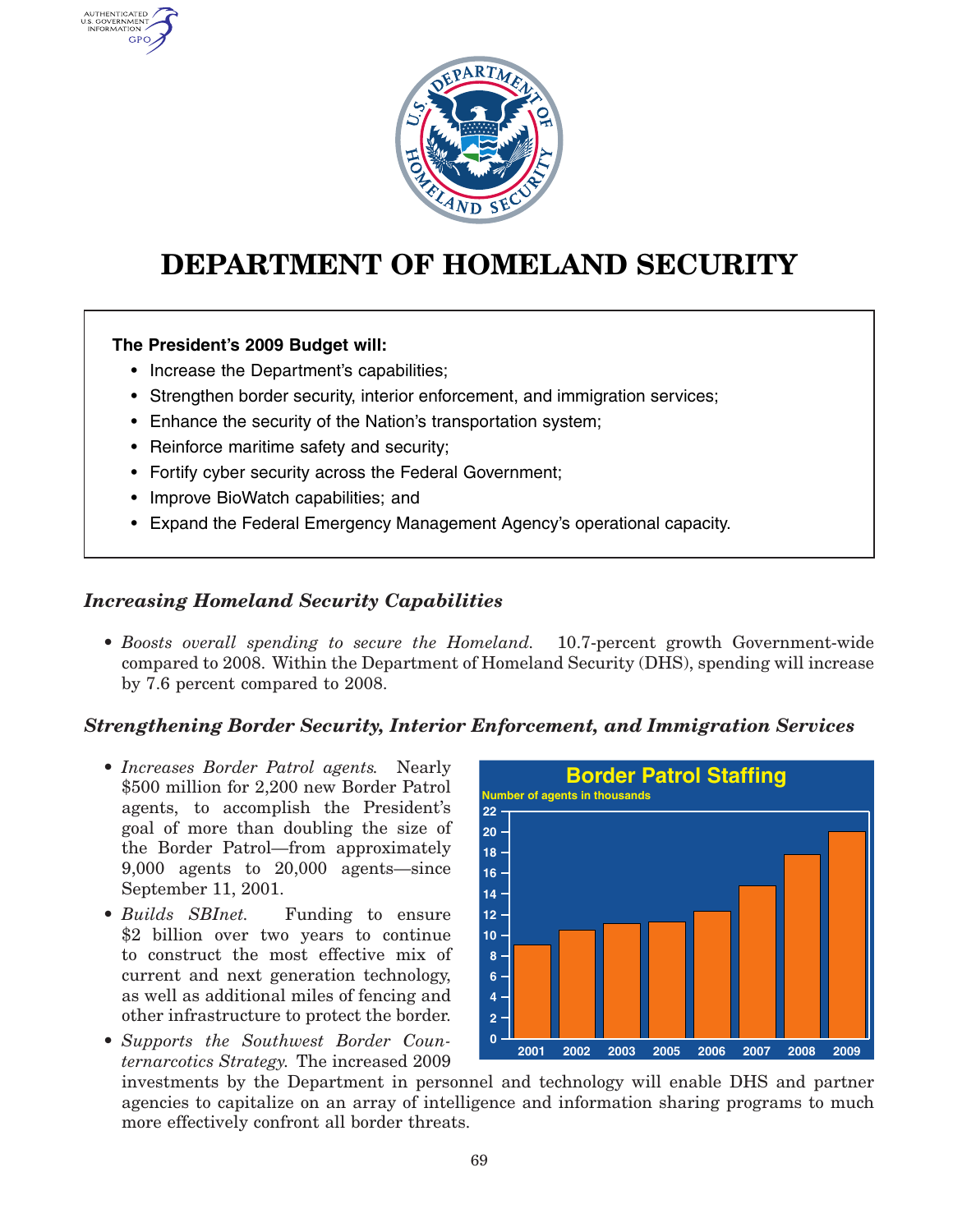- *Provides additional detention beds.* 1,000 new detention beds, bringing the total number to 33,000 beds, to ensure the continuation of "catch and return."
- *Partners with State and local law enforcement.* Expands the 287(g) program to improve coordination and provide assistance and training in immigration law for State and local law enforcement officials.

Additionally, this Budget supports key reforms in the programs and systems that provide immigration benefits and services, such as:

- *Expands E-Verify, the Employment Eligibility Verification Program.* \$100 million to continue expansion and enhancements for the Internet-based system that helps participating U.S. employers hire and maintain <sup>a</sup> legal workforce.
- *Reforms existing temporary-worker programs.* Proposes changes to the H-2A, H-2B, and H-1B programs to streamline the process for U.S. employers to hire the labor they need when no Americans are available, while also providing for appropriate labor protections for workers.
- *Improves the background check process for immigration benefit applicants.* Takes steps to eliminate the existing backlog of pending FBI name checks and prevent any new backlog.

## *Enhancing the Security of the Nation's Transportation System*

- *Devotes nearly \$6 billion to the multi-layered, risk-based aviation security system.*
	- ° \$3 billion for over 48,000 Transportation Security Officers and technologies to screen passengers and their baggage for weapons and explosives.
	- ° \$1.2 billion to recapitalize checked baggage screening devices and accelerate deployment of inline systems that will increase baggage throughput up to 300 percent. The Budget proposes <sup>a</sup> temporary, four-year surcharge in the passenger security fee of \$0.50 per enplanement with <sup>a</sup> maximum increase of \$1.00 per one-way trip. The additional fee collections of \$426 million would be deposited in the Aviation Security Capital Fund to accelerate the deployment of optimal checked baggage screening systems and address the need to recapitalize existing equipment deployed immediately after September 11, 2001.
	- ° \$128 million for enhancements at passenger checkpoints to improve the detection of prohibited items, especially weapons and explosives, through the use of additional sensors, such as whole body imaging, liquid bottle scanners, automated explosive sampling, and cast and prosthesis scanners. The Transportation Security Administration (TSA) will continue to provide specialized training in the detection of suspicious behaviors, fraudulent documents, and improvised explosive devices.
	- ° Nearly \$100 million for air cargo security inspectors, canine teams, and the Certified Shipper Program to achieve 100-percent screening of passenger air cargo in 2010.
- *Enhances security assessments.* Funds security assessments on more than 2.4 million individuals in the Nation's transportation system, including commercial HAZMAT drivers, airport and port workers, and international airline flight crews. In addition, TSA will continuously vet 13 million individuals who have already undergone <sup>a</sup> security assessment. These assessments will be based on terrorism and criminal information from the U.S. intelligence community and FBI databases. And, TSA will assume the watch list matching of over two million airline passengers daily with the implementation of Secure Flight.
- *Addresses surface transportation vulnerabilities.* \$37 million for surface transportation security, including funding for nearly 100 inspectors to conduct risk-based assessments in the largest mass transit and rail systems.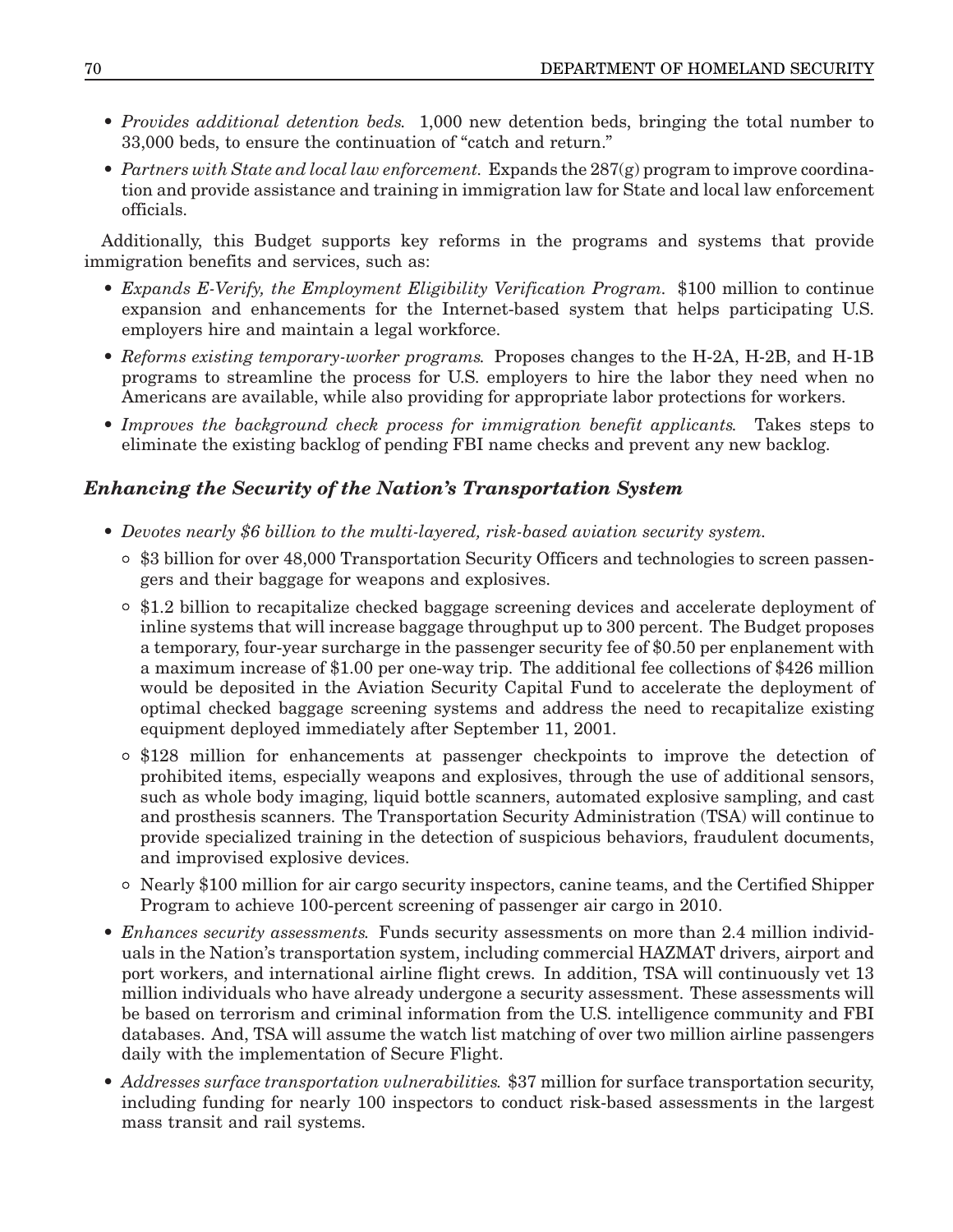# *Reinforcing Maritime Safety and Security*

- *Recapitalizes assets.* \$990 million to fund Integrated Deepwater Systems, <sup>a</sup> multi-year recapitalization project for the Coast Guard's aircraft and largest sea-going ships that continues to build Maritime Domain Awareness, <sup>a</sup> major goal outlined in the President's National Strategy for Maritime Security.
- *Supports Transportation Worker Identification Credentials (TWICs).* Issues more than 100,000 TWICs to maritime workers to better safeguard U.S. ports. TWIC is one of the world's most advanced, interoperable biometric credentialing programs and is powered by state-of-the-art technologies.
- *Builds on law enforcement.* \$17.6 million in new funding to enhance Coast Guard intelligence and investigative capabilities.
- *Supports the Marine Inspection Program.* \$20 million in new funding for more marine inspectors to ensure compliance with vessel safety and security standards and to keep pace with the growth in maritime commerce.

## *Fortifying Cyber Security across the Federal Government*

• *Enhances the U.S. Computer Emergency Readiness Team (US-CERT).* \$242 million to maintain and expand the capabilities of US-CERT to provide additional network defense measures and increase malware and intrusion analysis capabilities. A more robust US-CERT will increase the cyber security posture of the Federal Government and help ensure our networks are protected.

## *Improving BioWatch Capabilities*

• *Upgrades the BioWatch Monitoring System.* Increases its investment in Gen 3, the next-generation BioWatch technology, to enable the BioWatch system to become fully automated and reduce detection times to as little as four hours. Completes the full testing and multi-city pilots of Gen 3 technologies and begins procurement and deployment.

## *Expanding Federal Emergency Management Agency's (FEMA's) Operational Capacity*

- *Expands FEMA capabilities.* \$215 million to allow FEMA to implement Phase II of the Vision initiatives, including:
	- ° Completing the conversion of temporary, full-time employees to permanent staff.
	- ° Updating the information technology and logistics systems.
	- ° Meeting requirements of the Post-Katrina Emergency Management Reform Act, such as through the establishment of regional strike teams.
	- ° Improving emergency communications.
- *Provides grant support.* \$2.2 billion in support, primarily in the form of grants, to the Department's State and local partners in homeland security. The Budget continues to emphasize programs that distribute grant awards on the basis of risk, and this year introduces <sup>a</sup> grant program to help States implement Real ID requirements and provide <sup>a</sup> more efficient, merit-based allocation of limited resources.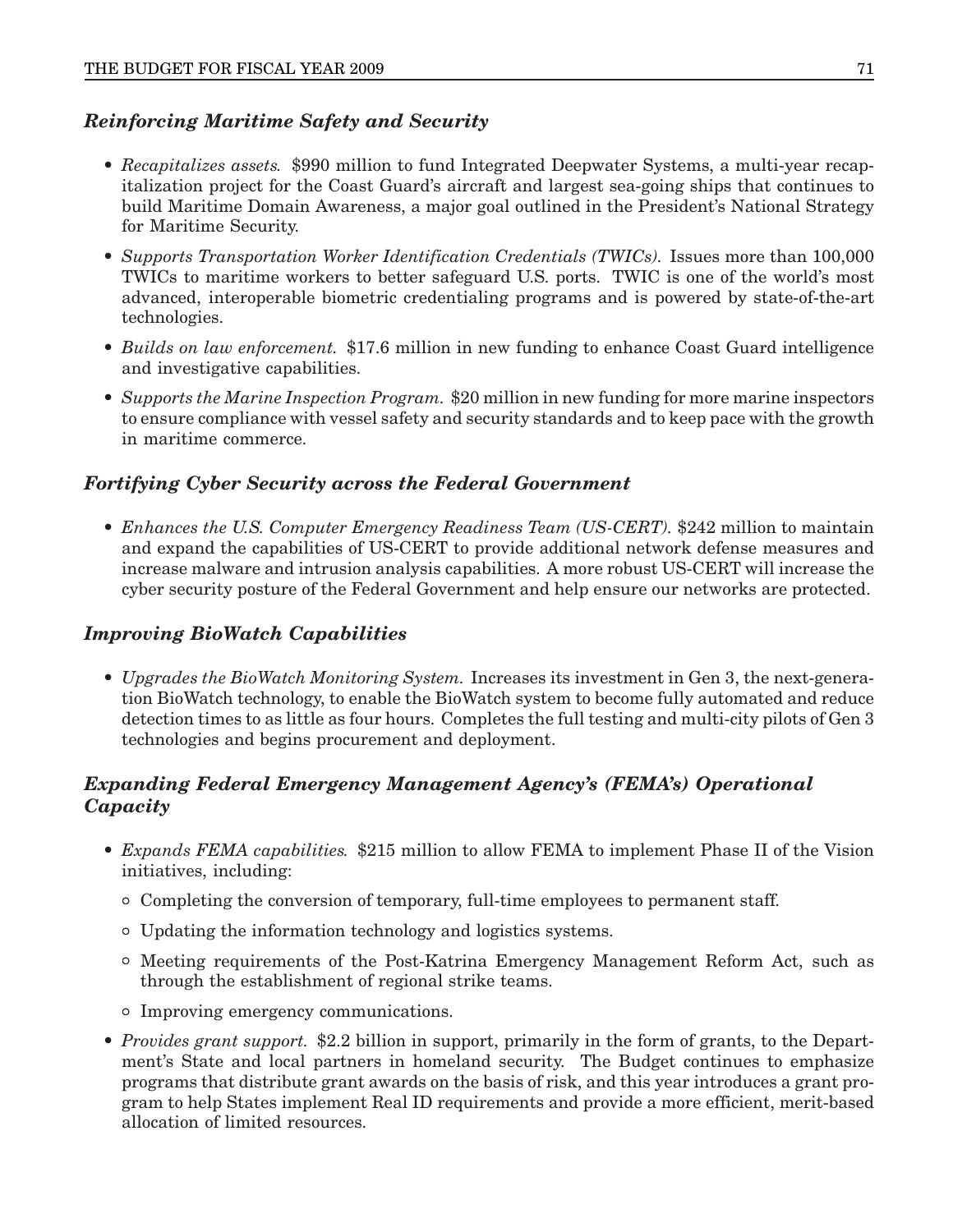## *Since 2001, the Administration has:*

- Established the Department of Homeland Security, merging elements of 22 disparate agencies into <sup>a</sup> department of 166,234 personnel and \$40.7 billion in resources.
- Funded nearly 11,000 new Border Patrol agents, acquired nearly 13,000 new detention beds, and constructed close to 100 miles of new border fencing.
- Provided over \$27 billion to State, local, and tribal governments to enhance first responder preparedness.
- Created TSA, hired and trained <sup>a</sup> workforce, and deployed sufficient technology to electronically screen 100 percent of airline passengers and checked baggage.
- Strengthened marine transportation system and cargo supply chain security through the Container Security Initiative, Customs Trade Partnership Against Terrorism, and the Maritime Transportation Security Act; and awarded more than \$1 billion in port security grants to enhance the physical security of the Nation's seaports.
- Created the Domestic Nuclear Detection Office to detect, identify, and track down the origins of nuclear and radiological materials and help prevent terrorism.
- Successfully protected the Nation's leadership and visiting heads of foreign countries against potential terrorism and other threats, and helped maintain the integrity of the Nation's currency and financial systems, through the vigilant work of the U.S. Secret Service.

#### **Department of Homeland Security**

(Dollar amounts in millions)

|                                              | 2007<br><b>Actual</b> | <b>Estimate</b> |          |
|----------------------------------------------|-----------------------|-----------------|----------|
|                                              |                       | 2008            | 2009     |
| <b>Spending</b>                              |                       |                 |          |
| <b>Gross Discretionary Budget Authority:</b> |                       |                 |          |
|                                              | 913                   | 840             | 1,084    |
|                                              | 99                    | 109             | 101      |
|                                              | 180                   | $-4$            | 151      |
|                                              | 1,277                 | 1,386           | 1,415    |
|                                              | 6.028                 | 6.315           | 6,423    |
|                                              | 250                   | 267             | 274      |
|                                              | 4,446                 | 4,817           | 5,364    |
|                                              | 6,332                 | 7,875           | 9,494    |
|                                              | 7,079                 | 7,156           | 7,835    |
|                                              | 945                   | 1,016           | 1,447    |
|                                              | 5.875                 | 6.823           | 5.729    |
|                                              | 848                   | 830             | 869      |
|                                              | 481                   | 486             | 564      |
|                                              | 34,753                | 37,916          | 40,749   |
|                                              | $-2,976$              | $-2.957$        | $-3,139$ |
|                                              | 31.777                | 34,959          | 37.611   |
|                                              |                       |                 | 2,175    |